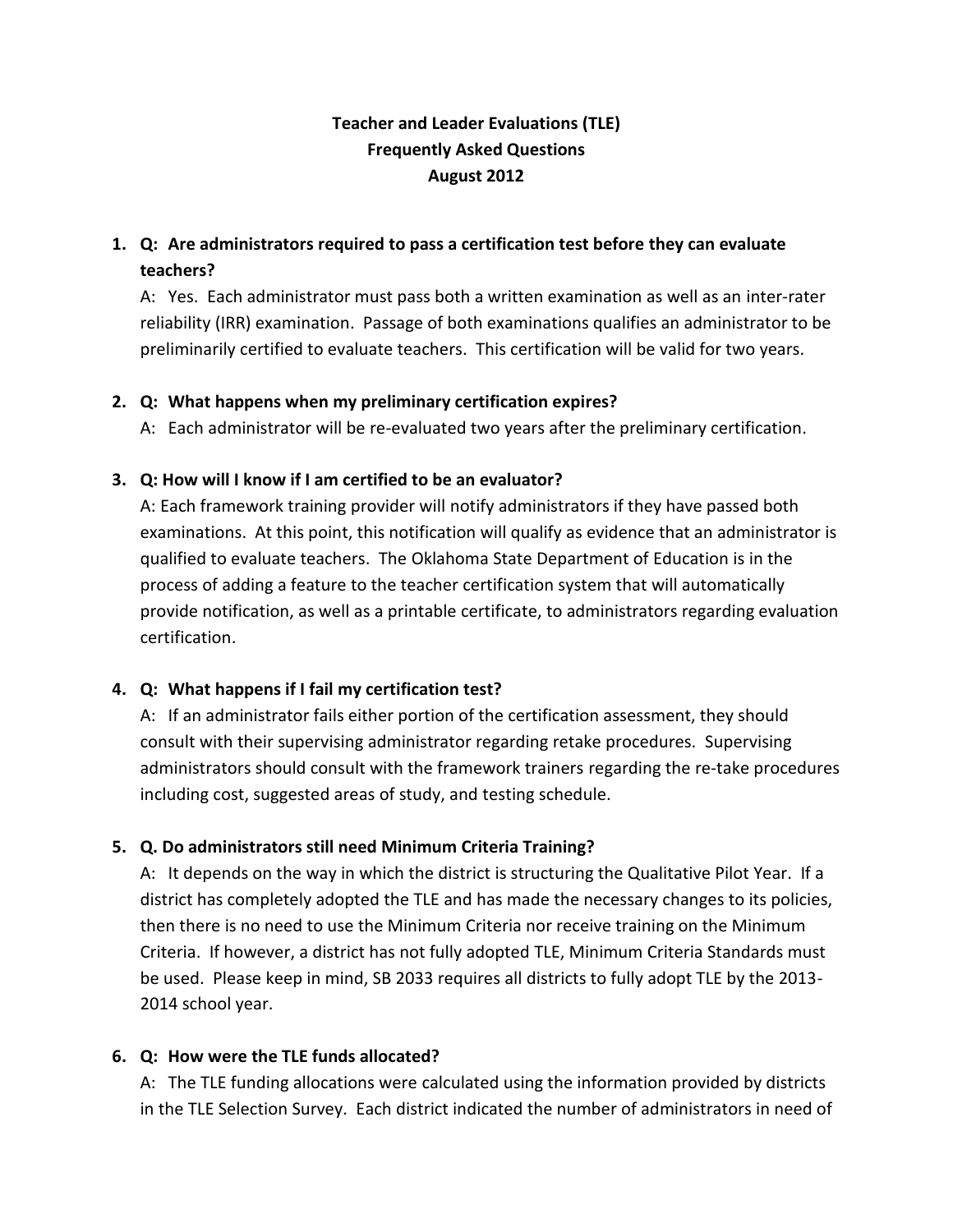teacher evaluation training as well as leader evaluation training. Districts received \$400 per administrator for teacher evaluation training and \$225 per administrator for leader evaluation training.

### **7. Q: How will feedback regarding the TLE Pilot Year be collected and used?**

A: The Oklahoma State Department of Education will collect feedback regarding a number of aspects surrounding TLE. This information will be gathered via surveys, videoconferencing, in-person presentations, and emails from the field. This information will be shared with the TLE Commission, the State Board of Education, as well as the framework developers. Please email comments to [OklahomaTLE@sde.ok.gov.](mailto:OklahomaTLE@sde.ok.gov)

### **8. Q: How many observations are required under TLE?**

A: It is important to distinguish between an observation and an evaluation. Simply stated, an *observation* is when an administrator observes activities within an educational setting. Ideally, this should happen as often as possible. Specifically, the Tulsa Framework requires a minimum of two (2) observations. The Marzano Teacher Evaluation Model recommends an observation schedule that captures the three main types of lessons (Introducing, Practicing and Deepening, and Generating and Testing Hypothesis). These observations can be conducted through a combination of formal (scheduled) or informal (unscheduled) means.

An *evaluation* is the combination of the current year's observations and quantitative analysis of student achievement, assess an educator's effectiveness. Career teachers must be evaluated once per year, and probationary teachers must be evaluated twice per year in accordance with dates in state law.

## **9. Q: Will districts still differentiate between probationary and career teachers?**

A: Yes, Probationary teachers will be *evaluated* (not observed) two times per year once prior to November 15<sup>th</sup> and once prior to February 10<sup>th</sup>. These evaluations may require multiple observations. Career teachers must be *evaluated* (not observed) one time per year. These evaluations may also require multiple observations.

## **10. Q: What will my evaluation consist of?**

A: During the 2012-2013 Qualitative Pilot Year, educators will receive evaluations based on the qualitative framework selected by their district. In the future, an educator's overall evaluation will be based on the qualitative framework (50%), student growth (35%), and Other Academic Measures (15%).